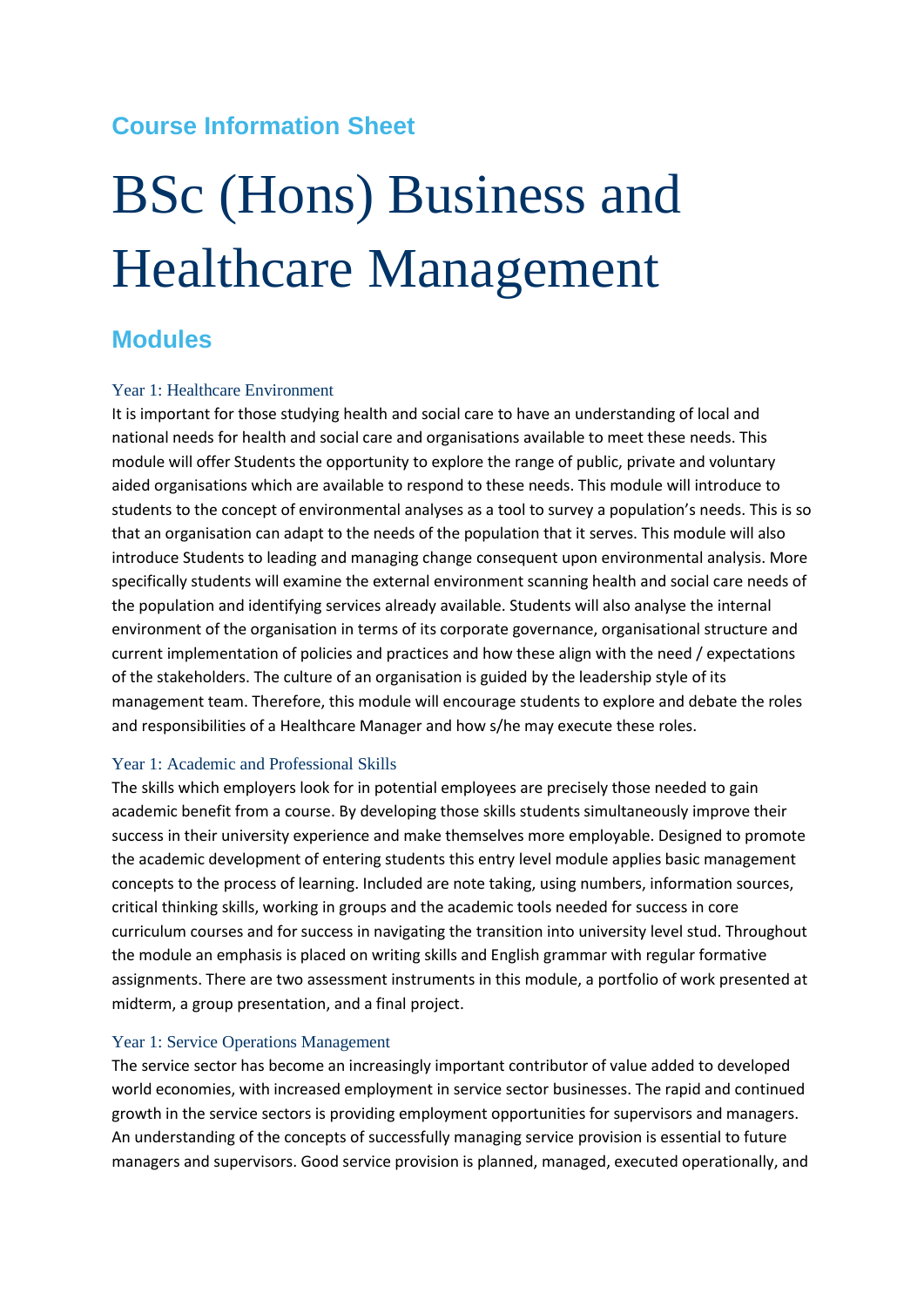continually developed. This module is concerned with the design, direction, and control of facilities and processes, and activities required to deliver quality service outcomes. All functional areas of business have a role to play in service excellence, and as such we will be exploring performance contributions from Human Resources; Operations Scheduling; Quality Control; Finance and record Keeping. The module will have a comprehensive and systematic coverage of service operations. An intent of this module is to provide students with an understanding of the analysis, decision making and implement issues of managing the operational aspects of a service function. Operational decision making will include location, layout, capacity, inventory, distribution and quality assurance factors. The introduction and management of technologies in the service arena will also be addressed. Service firms have specific and unique characteristics to address, such as their personnel orientation and the direct intersection between service delivery and consumption – the moments of truth for customers and providers alike. Customers participate in the process directly. Variations in demand present challenges to operations service managers to effectively use perishable service capacity. This is associated with the production and consumption occurring simultaneously and the inability to inventory services. There will be a number of formative assessment methods upon which we may draw including: Q&A sessions in class; tutorials where students present case study analyses, these will be of the type of their presentation and final examination. There will also be a mock presentation before the final graded presentation. The summative assessments will be a presentation, a reflective report based on the presentation, and an examination, contributing a maximum of 50% in each to the final grade. The subject matter will be based on a case study distributed by the lecturer three quarters of the way through the module's delivery. Multiculturalism has been considered during the design of this module and will be considered when the assessment brief is written, and also be introduced in formative assessments and cases used to deliver the module.

#### Year 1: Business Finance

This module introduces the students to the fundamentals of business finance and accounting. The module has been developed to help prepare students for a successful career in business. The module develops an understanding of economic concepts, accounting principles and mathematics. The module is corporate-oriented with emphasis on practical applications and problem solving techniques. Students will be expected to work on practical examples and case studies for discussion and clarification in tutorials. The key issues addressed will be financial reporting principles ( context, purposes and regulatory framework), understanding and evaluating financial statements, management accounting cost data analysis, budgeting, decision making, financing a business and capital investment decisions. The application of the topics to international markets will be made whenever possible. This module is assessed with a midterm written assignment and a final project. Multiculturalism has been considered during the design of this module and will be considered when the assessment brief is written.

#### Year 2: Innovation and Entrepreneurship in Healthcare

Innovators are visionaries who bring together creativity, technology and strategy to deliver novel solutions to everyday problems. On the other hand, entrepreneurs are motivated individuals who possess the capacity and willingness to either start their own business or leverage innovation to change established products, practices and / or services; true to the origins of the French word 'entreprendre' which means 'to undertake'. In the modern world, innovation and entrepreneurship is evident throughout all industries; including health and social care. Many innovations start their life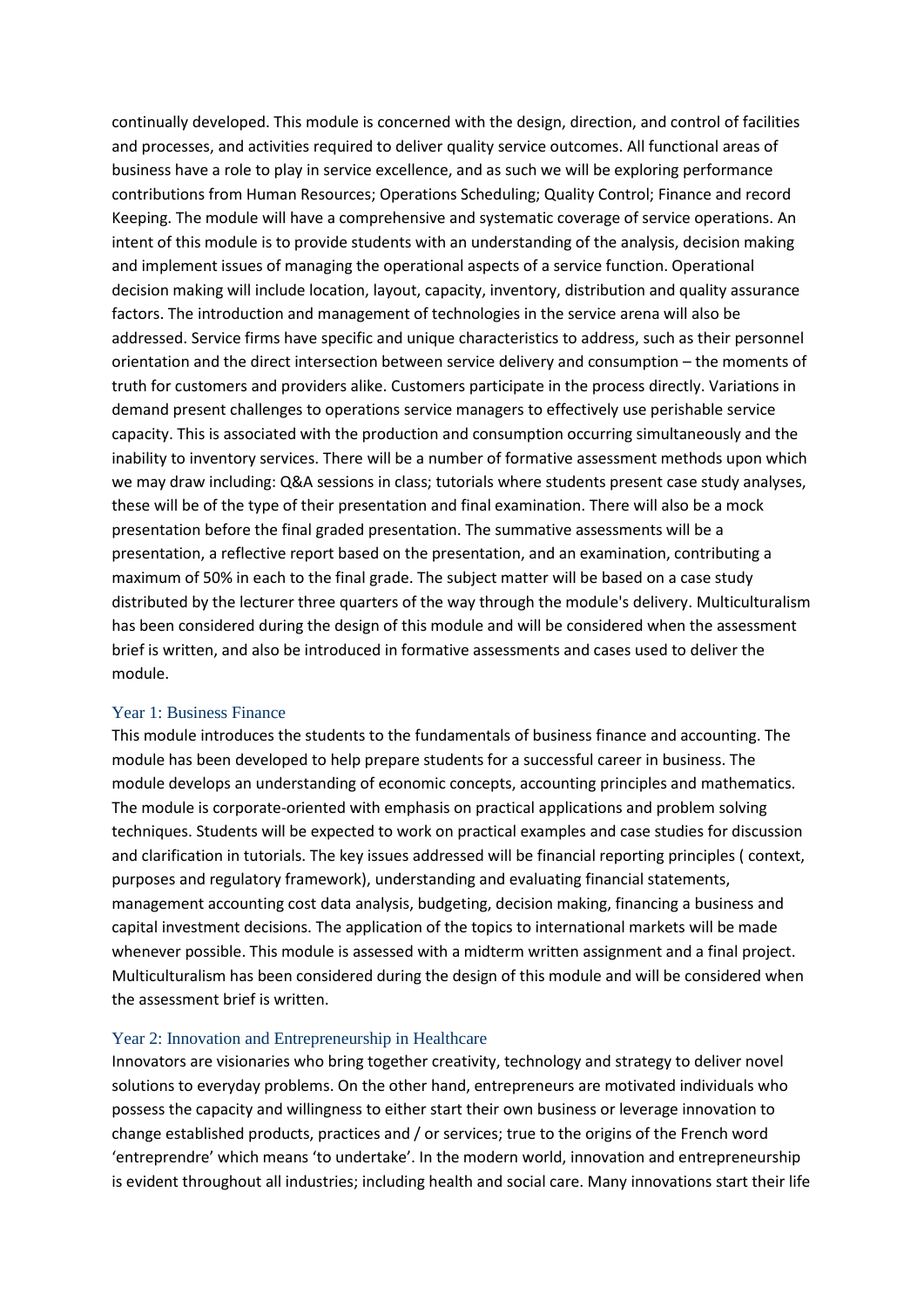as small business ideas. This module aims to develop individuals innovative and entrepreneur skills and abilities to enable them to cultivate creative ideas and develop them into effective, operative businesses. Innovation and entrepreneurship requires effective team players, leaders, designers, visionaries and facilitators. This module aims to develop Students strategic thinking alongside their creative thought and design to enable them become successful innovators and entrepreneurs in healthcare. This module acknowledges, however, that innovation and entrepreneurship is not without complexity and challenges. For example opportunities can be difficult, funding may be sparse and technology may take a substantial amount of time to develop. The element of risk is a particular challenge in entrepreneurship predicated on innovation. 'Risk' may take many forms including; operational (for example failing to meet quality and scheduling requirements), commercial (for example failing to attract enough customers) and financial (for example investing in unsuccessful innovation projects). Using contemporary case studies of innovation and entrepreneurship, Students will examine such challenges and will discuss strategies to overcome them.

## Year 2: Managing Human Resources

The management of Human Resources (HR) is both a major specialist organisational function and a responsibility of line management. It is vital that any student, preparing for the international business world, should have an understanding of the HR function. This module aims to introduce students to both the theoretical basis for Human Resource Management and the range of activities covered by the function. It will also explore the role that HRM plays in the strategic planning and development of domestic and multinational organisations. Assessment of this module is a midterm assignment and a final portfolio presentation. Multiculturalism has also been considered during the design of this module

# Year 2: Principles and Practice of Marketing

The module aims to enable students to understand thoroughly the process of Marketing and how it fits into an organization's overall management and planning process. The emphasis will be on the role that marketing can play in implementing and controlling the marketing planning process at both a domestic and international level. Alternative approaches in the use of the marketing mix will be discussed, analysed and evaluated looking at both the short and long-term organisation and market demands. One of the main focuses for the design of this module has been the further development of relevant employability and professional skills. Such skills are implicit in the learning outcomes. Assessment will be by way of a midterm written assignment and a final project. Multiculturalism has been considered during the design of this module.

## Year 2: Business Information Systems

This IS/IT module is distinguished by an emphasis on applied knowledge and practical skills for aspiring managers. It is intended to equip students with theoretical and practical knowledge necessary to utilise IS/IT to meet various business objectives, and to make a positive, practical impact in the workplace. It integrates two complementary parallel learning streams. Stream A: addresses the theoretical aspects of IS/IT investments from a management perspective. This will give students the opportunity to understand the role of information systems within the global organisation. The importance of integration of information systems and business functions will be discussed. The cycle of systems development and its relationship to overall strategy will be considered. Stream B: concerns the development of practical IT skills and knowledge related to the design, deployment and enhancement of management applications using modern PC packages.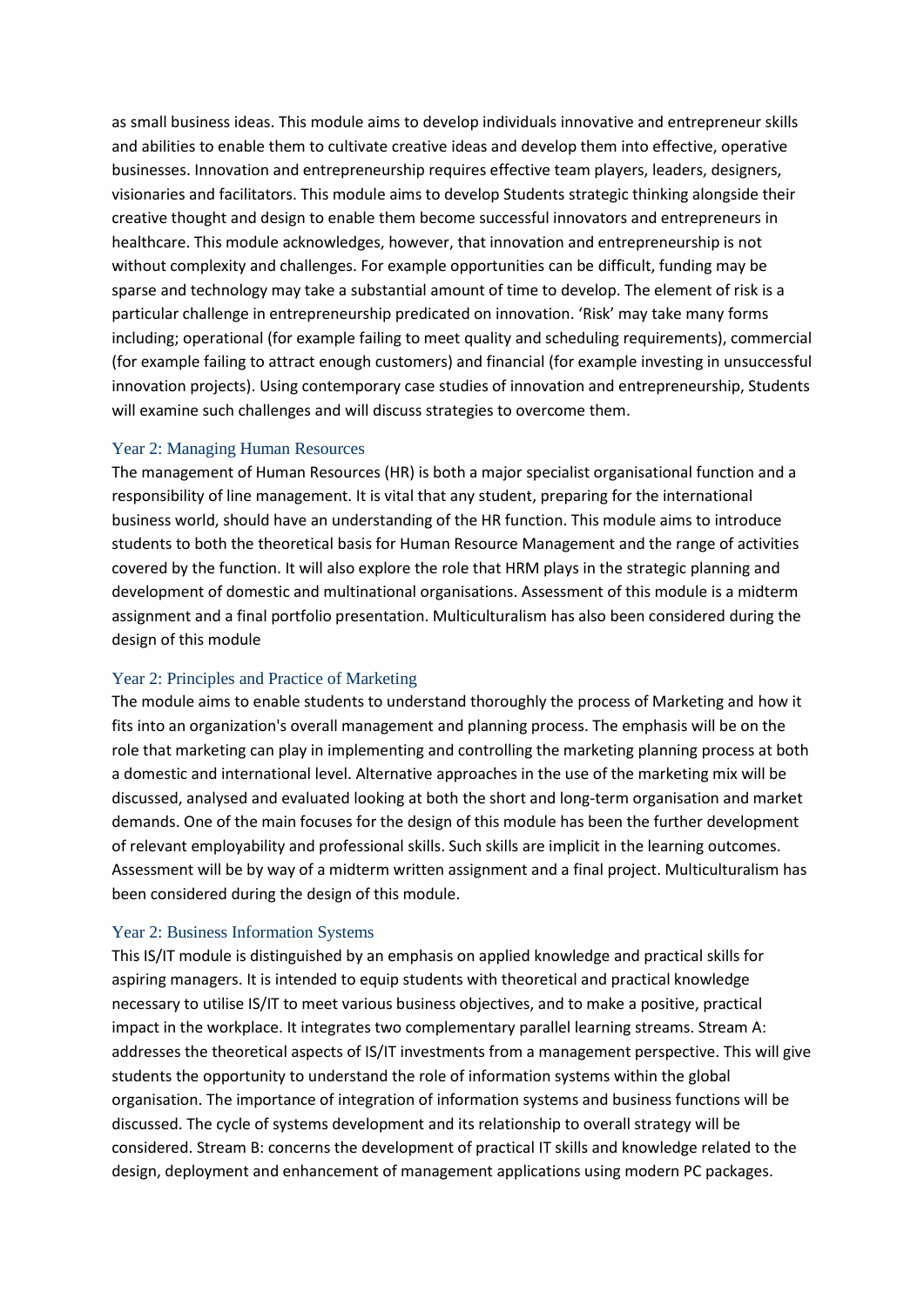Issues explored will include database design and interrogation, spreadsheet modelling and information analysis, management presentations and exploiting the potential of the internet. Both streams will make frequent use of case studies to reinforce the linkage between IT and business strategies for domestic, international and multinational organisations. Assessment of this module will be by way of a consultancy report (group work) and a database interrogation and presentation (individual). Multiculturalism has also been considered during the design of this module.

#### Year 3: Contemporary Themes in Healthcare Policy and Practice

Beyond the many intersections of the Healthcare Industry, a recurring theme is the idea that success depends on the core principle of creating a culture of respectful treatment and valuing all stakeholders. An effective culture engages staff members and ensures that they feel their work is important and appreciated. At the same time, effective operations depend on continual and careful measurement of customer satisfaction. A particular challenge for many healthcare systems involves aged facilities, particularly those located in inner cities. While the facility itself may largely be inflexible, the staff's approach can help overcome that negative factor. Other small touches also help, such as making sure the facility is sparkling clean, uncluttered, nicely decorated, and properly lighted. Food service is a critical part of patient satisfaction in facilities of all kinds. Many hospitals are moving to a catering-style approach that brings food to patients when they need it. Senior care and continuing retirement care facilities face additional challenges with guests who are long-term rather than transient. As is true of many segments of the healthcare industry, the customer for senior living facilities is not only the client but also the client's family. Thus, a holistic approach is needed that involves resident and family alike. The healthcare system (particularly in the UK) faces financial challenges, as it is likely that hospitals in particular will see reduced grant levels. For this reason, healthcare systems must pay particular attention to costs and find ways to apply innovative ideas to reduce inefficiencies while maintaining high quality outcomes. For society as a whole, the greatest cost savings may be to help people stay healthy, and many healthcare systems are encouraging behaviour that prevents or delays illness. A real challenge for healthcare organisations is complex-system management, which involves a system with many moving parts, some of which are independent of each other, the presence of numerous intertwined legal, human resource, and supply chain subsystems, working with multiple decision makers and stakeholders, and a collaborative approach to product and service innovation. This will primarily be a research based module, requiring extensive literature research and reviews. Comparative analyses will be undertaken of different ways that various cultures and countries manage the industry. Module delivery will incorporate individual and collaborative elements, and the students will be encouraged to share and exchange ideas in tutorial sessions. There are a number of ways that formative progress will be assessed, including in class paper analysis; questions; one minute papers at the end of each class session; in class cases on various healthcare systems. Summative assessment will be via both a group management report on challenges in the industry. And an individual analytical essay on a selected specific current issue, based upon the literature reviewed over the module delivery. Multiculturalism has been considered during the design of this module and will be considered when the assessment brief is finalised.

#### Year 3: Business Strategy

This module focuses on the process of strategic management in organisations. This involves the evaluation of the organisation's situation, analysis and selection of strategic alternatives, and implementation and evaluation of the strategic plan. The module develops the student's ability to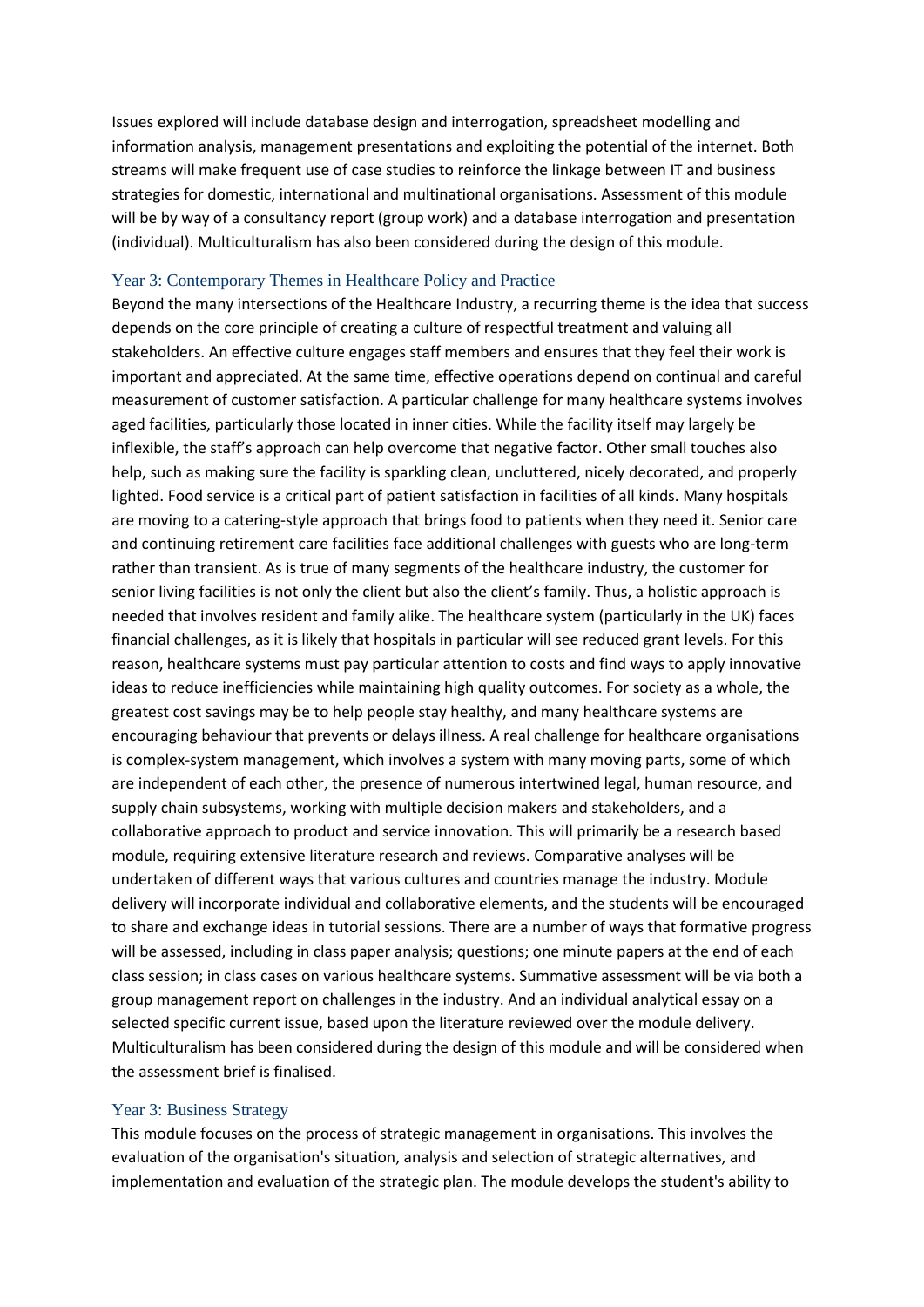work within a team (comprised of various business majors), as well as oral, written, and analytical skills. The course presents conceptual information through readings, lectures, a business game simulation, team presentations, and other class activities. The analysis of case studies of actual business situations including international, non-profit, manufacturing, and service industries will serve as a means of applying the course concepts and develop the students' ability to integrate business concepts. The module requires the students to utilize information from a variety of business areas covered in the Business Core including: Accounting, Information Systems, Finance, Marketing, and Management. Assessment in this module will be by way of a group strategy simulation exercise completed throughout the term, and an individual project exploring the experience.

#### Year 3: Leadership and Change Management

In an era of discontinuous change the future performance of organisations will depend on their employees at all levels being able to fully understand the change process and to implement and cope with change successfully. The demands of leadership in the 21st century, and the pace and complexity of change, are considerable. The contemporary challenges presented by constant change require greater critical judgement and self-awareness on the part of leaders and managers. With this in mind this module will examine a range of theoretical and practical approaches to leading change, with particular emphasis on people management issues. The module aims to integrate theory and practice by drawing on relevant theory and connecting it with leaders and change agents across a range of case study organisations. Students will be asked to discuss the different types of leaders and organisational change which are evident from the case material. Ultimately the module seeks to draw theory and practice together so that students can develop the leadership skills and the ability to plan, deliver and manage change. These will be required for their future careers where change will be an evitable and constant feature. There will be a number of formative assessment methods upon which we may draw including: Q&A sessions in class; tutorials where students present case study analyses; developing change management plans. The summative assessments will be two assignments each contributing a maximum of 50% to the final grade. The first assignment will be based on a review and analysis of the theoretical context of managing change and the possible barriers to change and improvement. The second assignment will involve the design and development of a plan to manage a specifically identified change. Multiculturalism has been considered during the design of this module and will be considered when the assessment brief is written, and also be introduced in formative assessments and cases used to deliver the module.

#### Year 3: Major Project

The Undergraduate Major Project module allows students to engage in a substantial piece of individual research, based upon a real world case study. The student will acquire knowledge and skills to design and complete research on an agreed topic. The module is designed to enable the student to consolidate their prior learning through conducting secondary research. Students will develop their information searching skills by learning about the range of sector-specific information sources and how to access and retrieve relevant information from these sources. For example, business students will explore sources of company and market data; similarly, students studying health and social care will explore the range of information on how to deliver health and social care. All students will consolidate their knowledge and skills in accessing academic research repositories. The student will have the opportunity to, in consultation with the module tutor, chose a topic area or issue of interest to analyse; and then evaluate management action required from within that